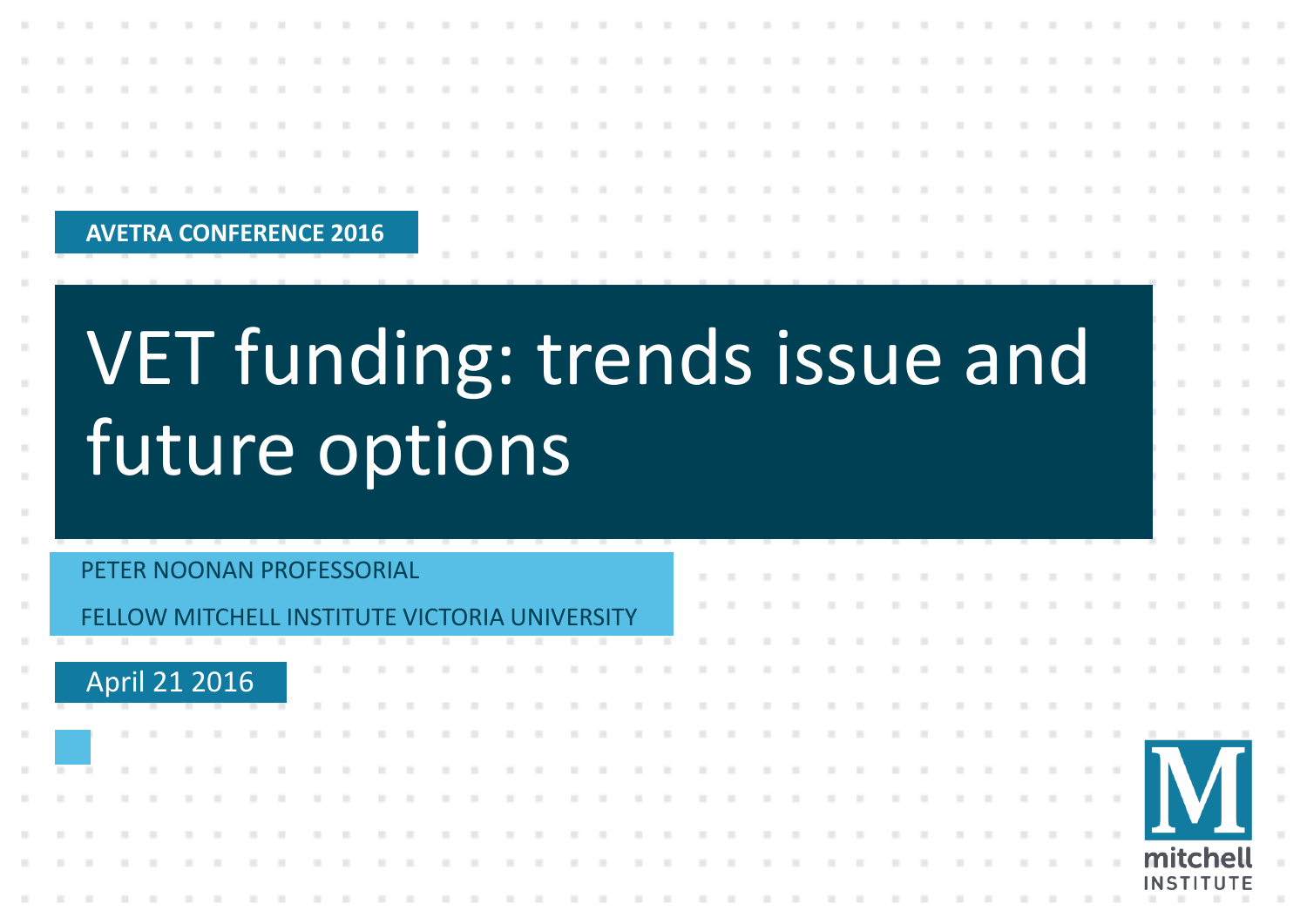### Purpose of paper

- Part of a series of reports on tertiary education financing
	- http://www.mitchellinstitute.org.au/reports/
- Establish fact and information base on VET funding system
	- Skewed debate under VET FEE HELP
	- Comprehensive history of VET funding since Kangan Report
	- **Analysis of VET funding trends levels and outcomes under inter-governmentally** agreements since 1991
	- **EX Comparison with other sectors**
- Issues with VET shared funding model
- Current state of play
- Future options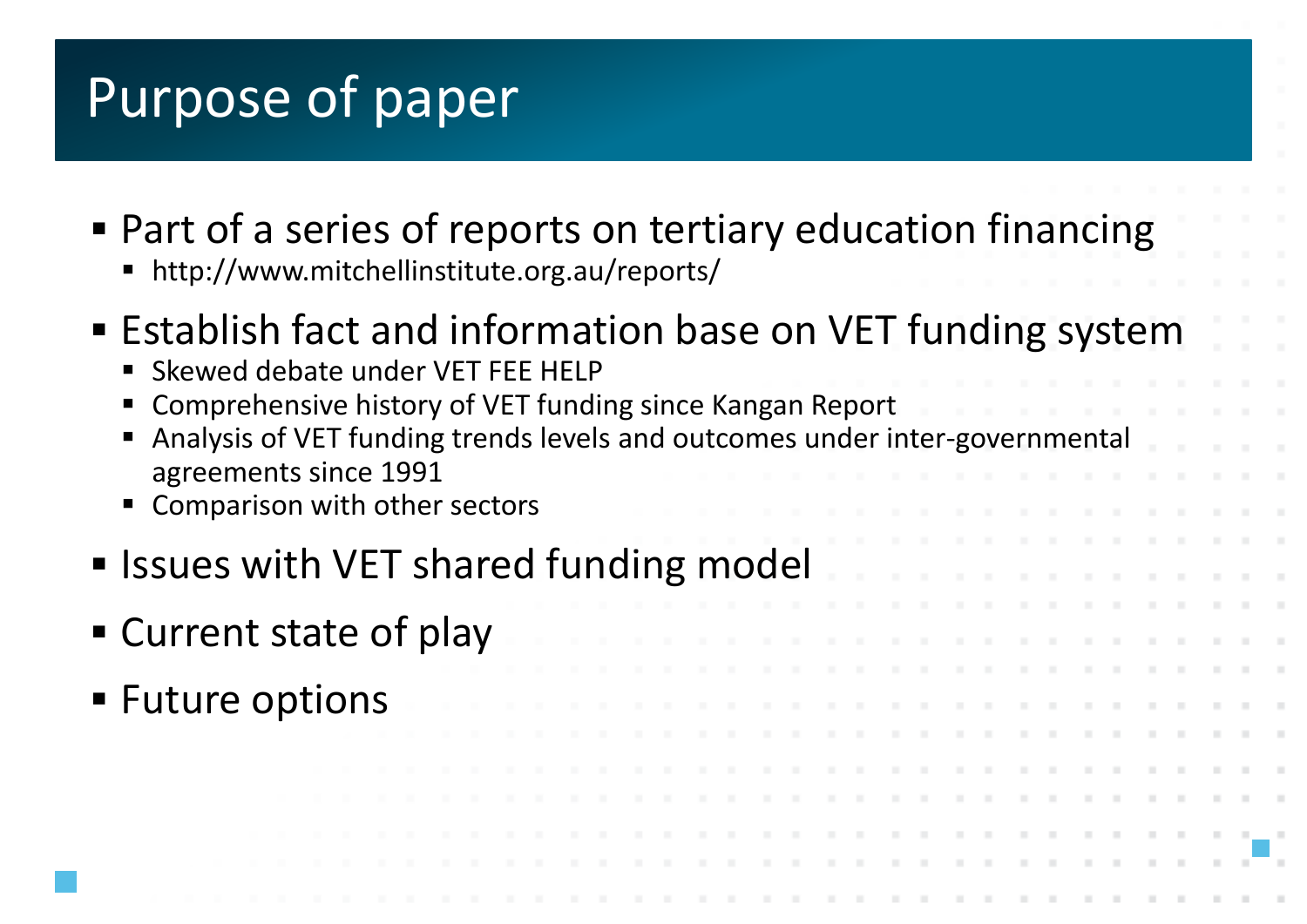#### Expenditure on education and training in Australia, 2003-4 to 2013-14

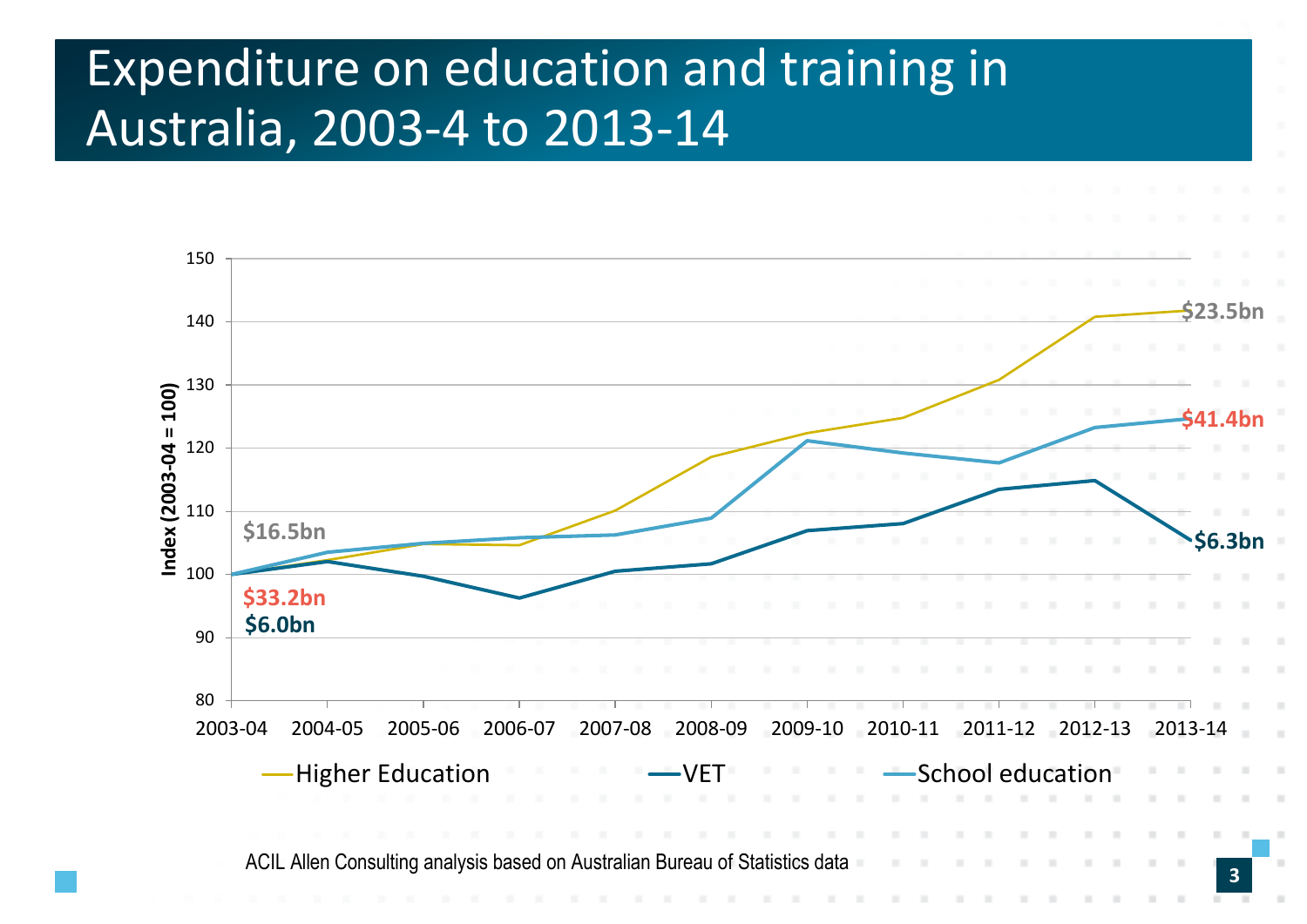#### VET Funding and enrolment trends 1991- 2014

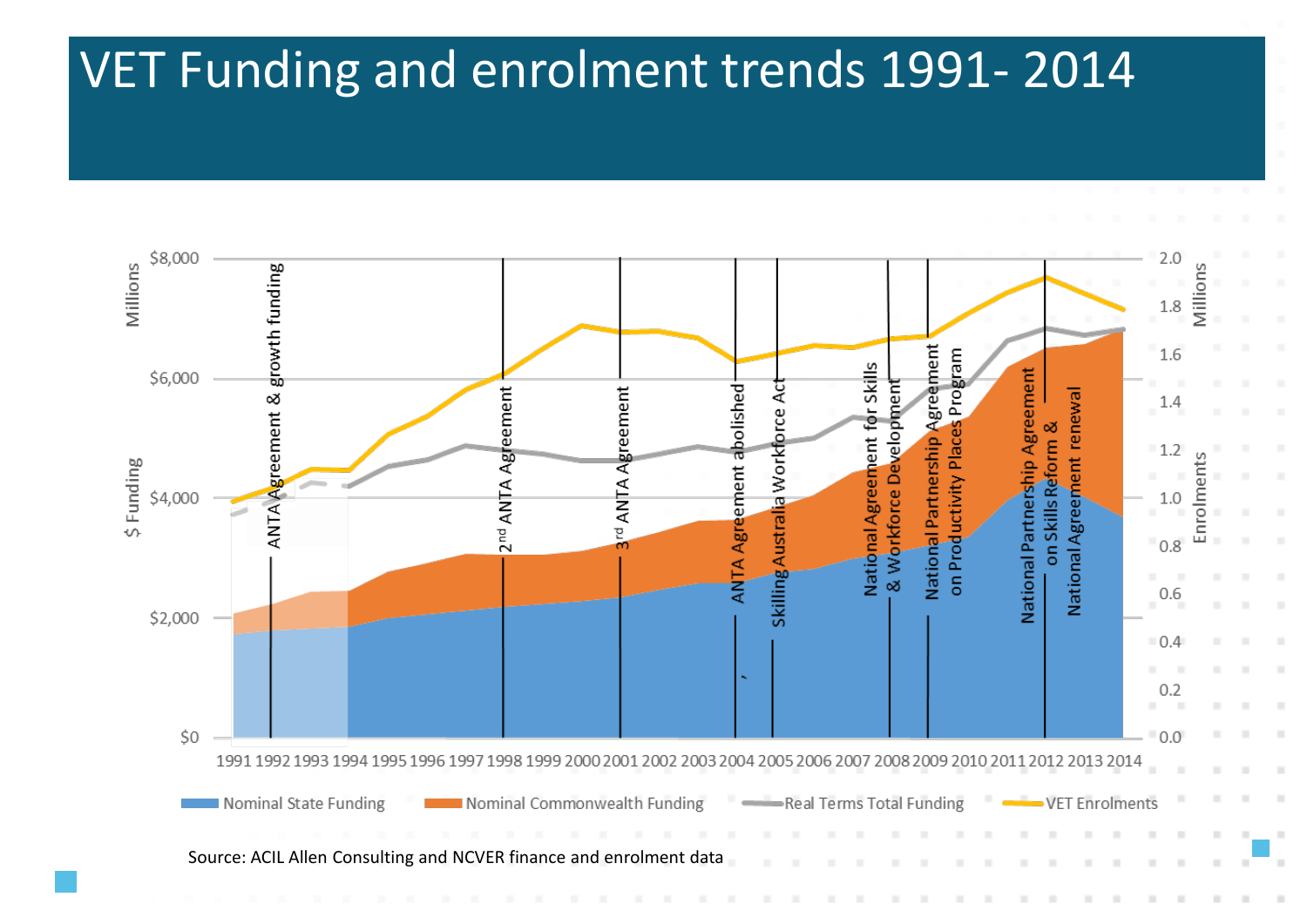### **VET funding levels and shares by jurisdiction 2009-**

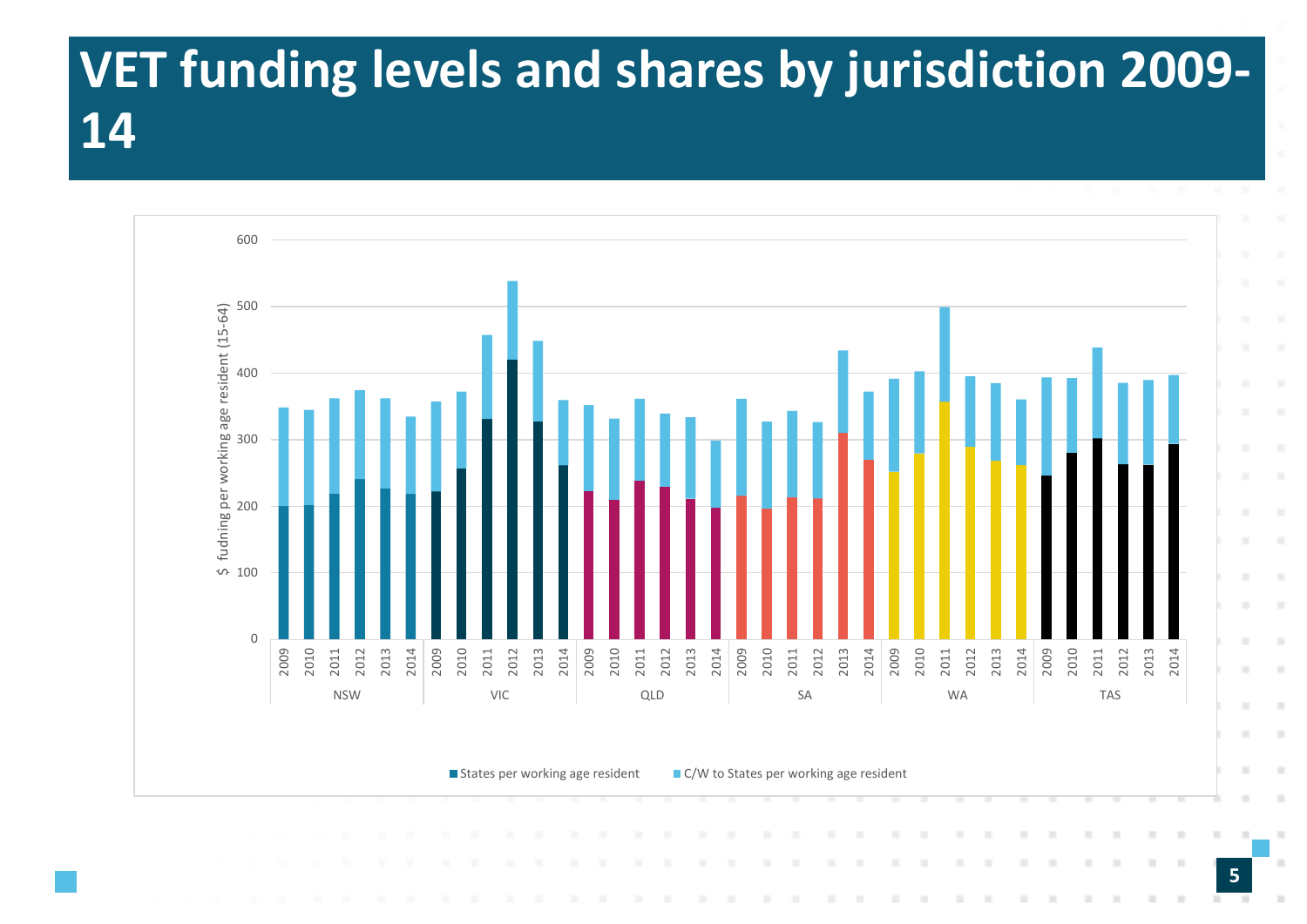# \$ per annual hour 1997-2014

|      | \$ per AH | <b>Index</b> |
|------|-----------|--------------|
| 2014 | 11.40     | 58.5         |
| 2013 | 12.86     | 66.0         |
| 2012 | 12.74     | 65.4         |
| 2011 | 13.69     | 70.2         |
| 2010 | 13.80     | 70.8         |
| 2008 | 14.63     | 75.1         |
| 2008 | 15.00     | 77.0         |
| 2007 | 15.60     | 80.1         |
| 2006 | 16.21     | 83.2         |
| 2005 | 16.64     | 85.4         |
| 2004 | 17.11     | 87.8         |
| 2003 | 17.18     | 88.2         |
| 2002 | 16.86     | 86.5         |
| 2001 | 16.29     | 83.6         |
| 2000 | 17.16     | 88.1         |
| 1999 | 17.58     | 90.2         |
| 1998 | 19.31     | 99.1         |
| 1997 | 19.49     | 100.0        |

Source Professor Gerald Burke: 2005 to 2014 data based on Productivity Commission, *Report on Government Services 201*6 Table 5A.34. Data for 1997 to 2004 from earlier reports with prices changed to 2014 levels (based on Long M 2010, TAFE Funding and the Education Targets, AEU.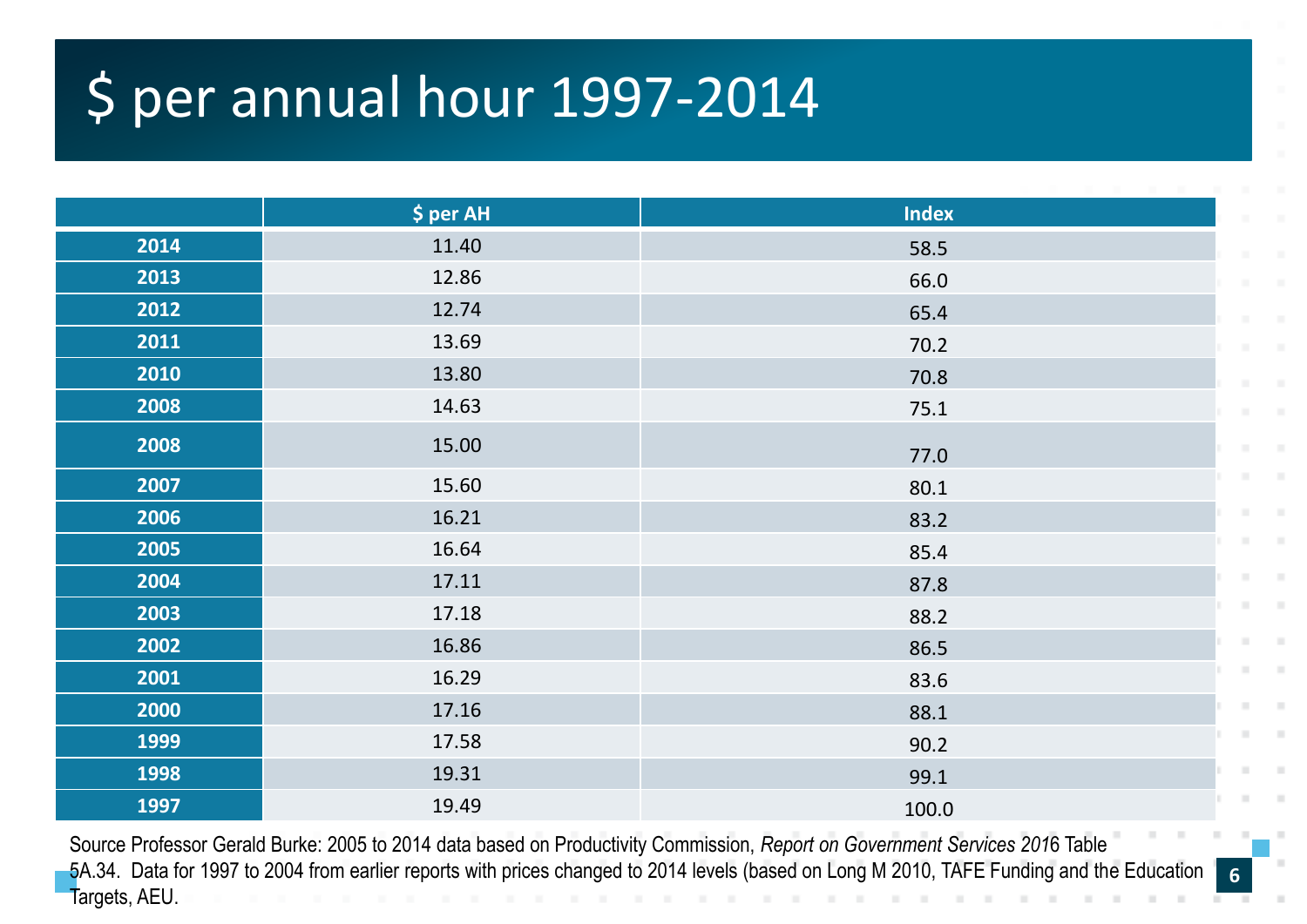# Problems with current funding system

- The difficulty of applying a uniform system of Commonwealth funding across multiple jurisdictions with differing budgetary needs and priorities;
- How both levels of government can benefit from reduced costs associated with increased efficiency;
- The frequent tendency of the Commonwealth to act as a direct funder outside of the agreement when it wishes to directly secure specific outcomes;
- **Growing differences between jurisdictions in funding and consequently** participation levels and qualifications completion levels;
- Growing differences between jurisdictions in funding for the same qualification and in eligibility criteria for the VET student entitlement compared to nationally consistent pricing and eligibility criteria that apply in higher education (eligibility is essentially determined by institutions and without regard to prior qualifications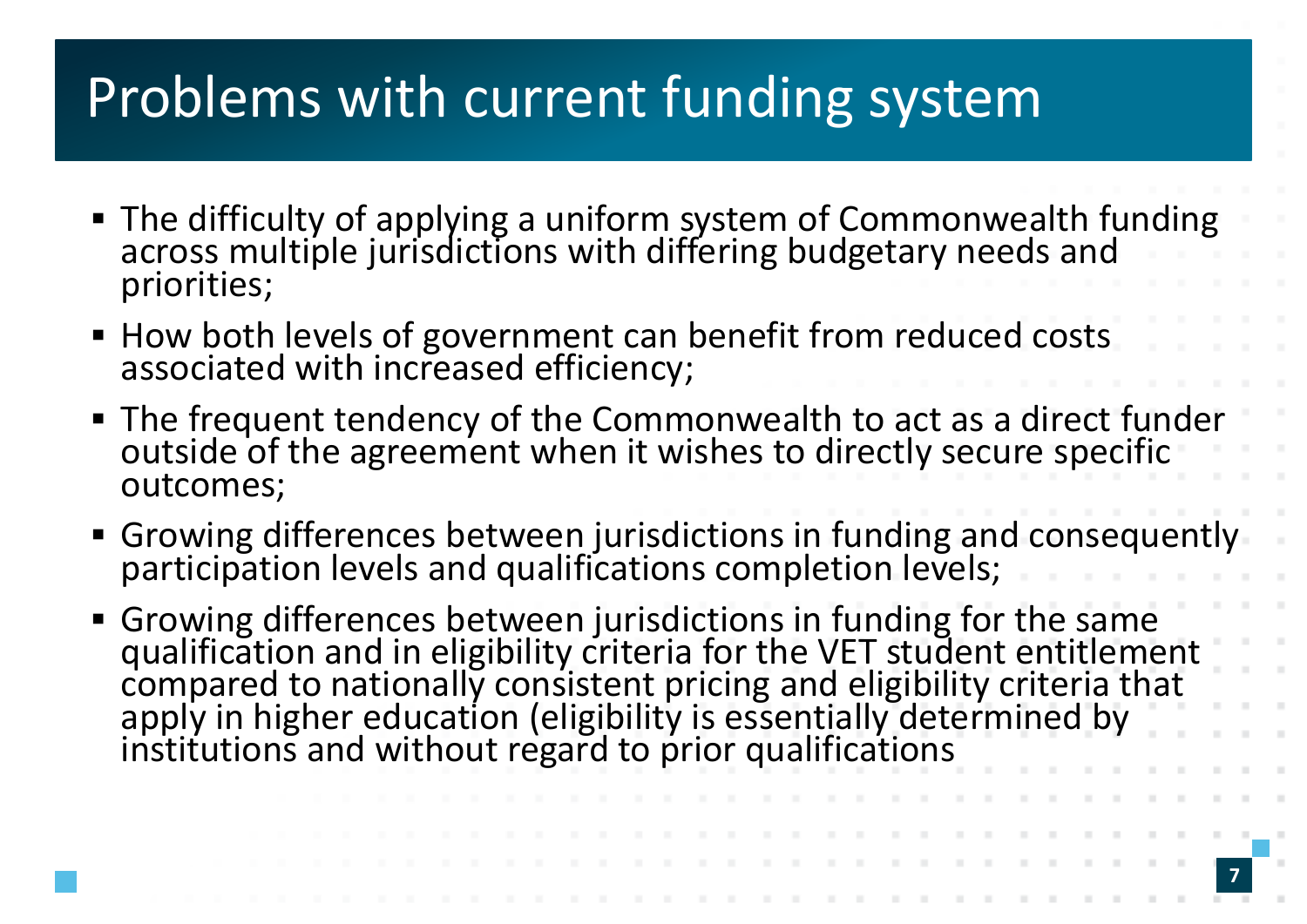# **VET participation rates 2005 – 2014**  VET participation rates 2005-2014

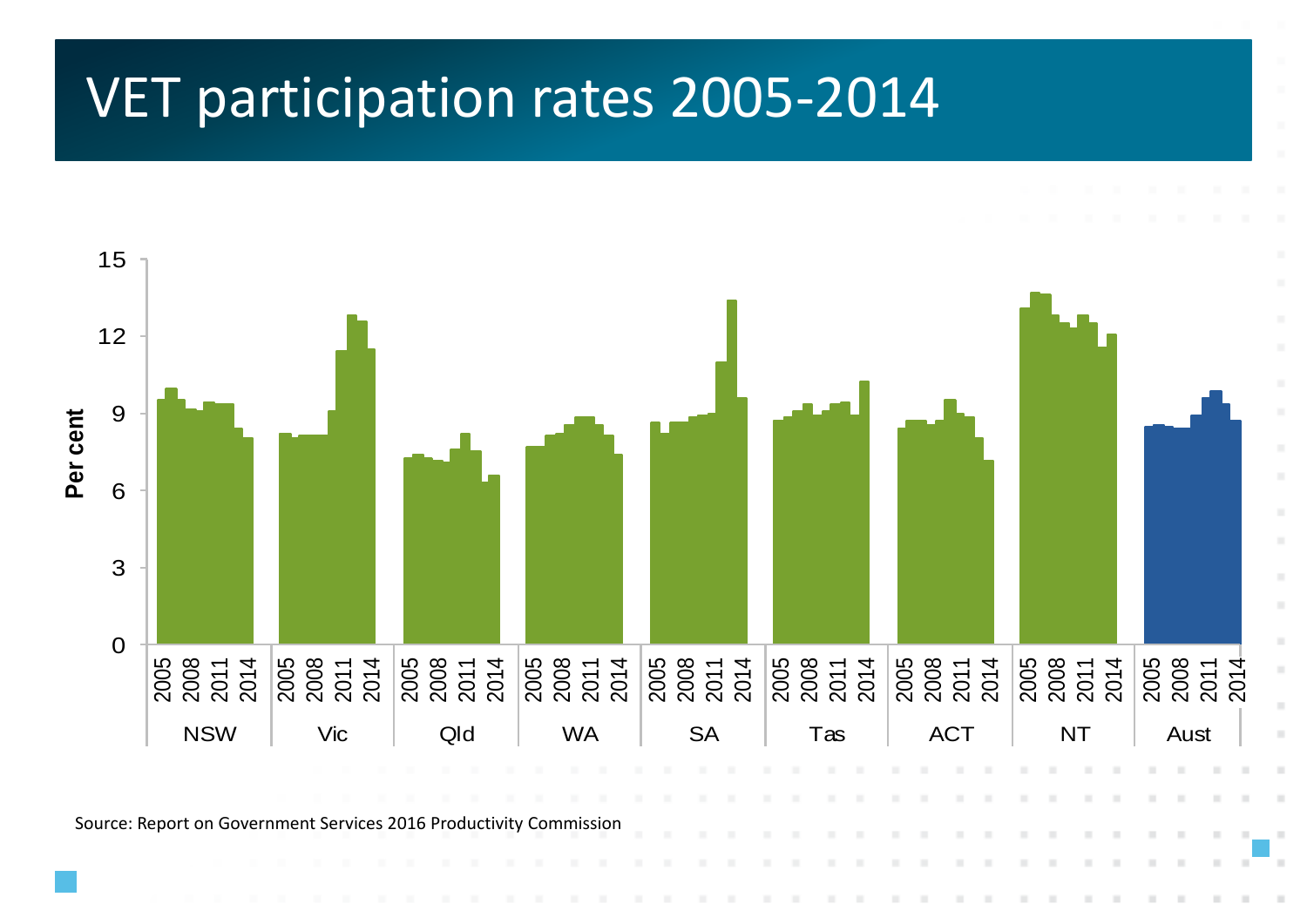# **Qualifications completed by all students aged 15–64 years, per 1000 people**



Source: Report on Government Services 2016 Productivity Commission **9**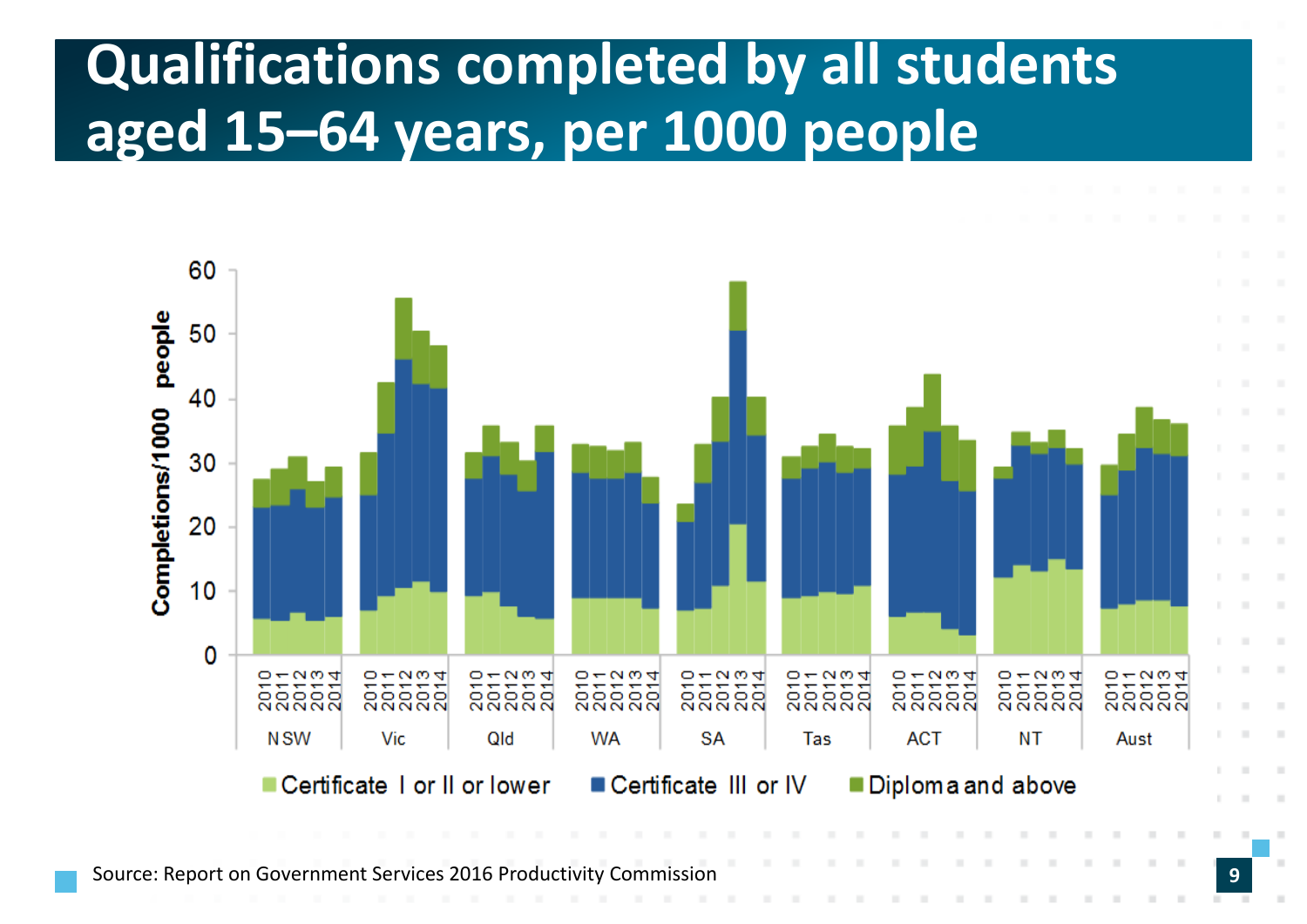# A Way Forward

- Develop a forward-looking view about the future of the VET system and required outcomes.
- **Develop a clear understanding of the provider system required to deliver those outcomes** – including the future role of  $\mathsf{T}$ AFE as the public provider
- Undertake a national assessment of future participation and resourcing requirements for VET.
- Agree on the range of qualifications that should be funded under a national VET system.
- **Develop a funding model for those qualifications by setting:** 
	- **an efficient or benchmark price for each qualification;**
	- the balance between public and private contributions (to make up the total price).
- Redesign VET FEE-HELP to extend it to all nationally funded VET qualifications while ensuring that the scheme is sustainable
- Determine the respective roles of the Commonwealth and the states. Options include:
	- The Commonwealth could fully fund the course subsidy and meet the costs of income contingent loans).
	- The Commonwealth and each state and territory jointly fund the course subsidy and meet the costs of VET FEE-HELP.
	- The Commonwealth and the states could agree to each fund specific qualifications.